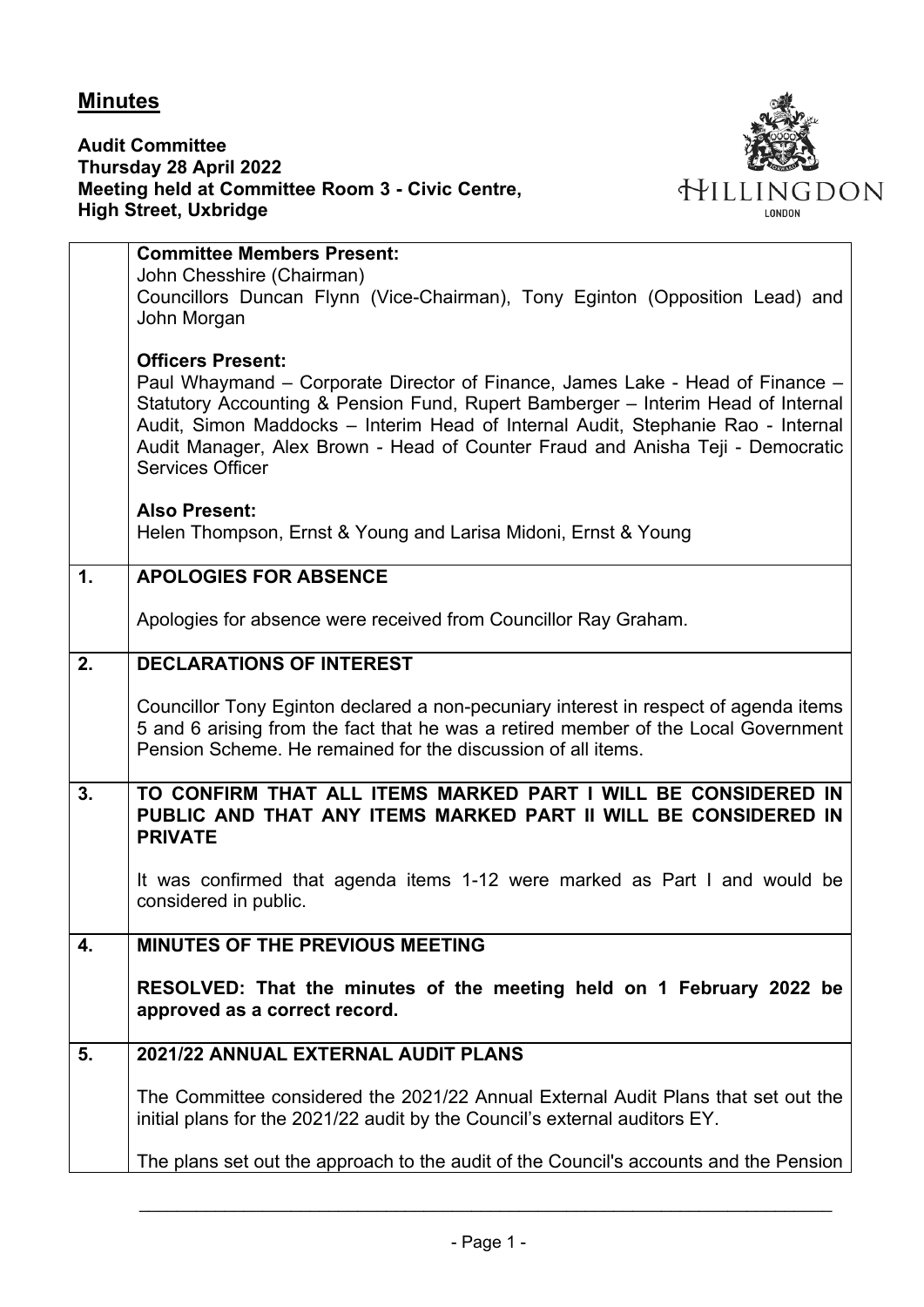|    | Fund accounts. The deadline for the Council to produce the draft accounts is likely to<br>be extended to the 30 November 2022, however it was noted that both EY and the<br>Council were aiming to publish the audited accounts by 30 September 2022.                                                                                                                                                                                                                                                                                                                                                                             |
|----|-----------------------------------------------------------------------------------------------------------------------------------------------------------------------------------------------------------------------------------------------------------------------------------------------------------------------------------------------------------------------------------------------------------------------------------------------------------------------------------------------------------------------------------------------------------------------------------------------------------------------------------|
|    | The areas of focus, different risks and action to mitigate these risks were highlighted<br>to the Committee in respect of both the Pension Fund accounts and Council's<br>accounts. There had been minimal or no change in materiality for both accounts other<br>than one new risk for the Council relating to the derecognition of infrastructure assets.                                                                                                                                                                                                                                                                       |
|    | It was reported that EY remained in consultation with the PSAA regarding the<br>proposed increase in scale fees and this was yet to be agreed.                                                                                                                                                                                                                                                                                                                                                                                                                                                                                    |
|    | In response to Member questions around lessons learnt and how this had contributed<br>to future planning, it was explained that meetings had taken place between EY and<br>officers. Good progress was being made and discussions had taken place on how<br>lessons learnt could contribute to the way work was delivered. It was clarified that the<br>derecognition of infrastructure assets upon subsequent expenditure/ replacement had<br>been identified as a significant risk and this was a national issue. The team were<br>reviewing this area and were awaiting on consultation and subsequent guidance from<br>CIPFA. |
|    | <b>RESOLVED: That the Committee noted the report</b>                                                                                                                                                                                                                                                                                                                                                                                                                                                                                                                                                                              |
| 6. | <b>AUDITOR'S ANNUAL REPORT 2020-21</b>                                                                                                                                                                                                                                                                                                                                                                                                                                                                                                                                                                                            |
|    | The Committee received a report detailing EY's Auditor Annual Report, which<br>provided a summary of the results and conclusions from EY's audit work undertaken<br>for the year ended 31 March 2021.                                                                                                                                                                                                                                                                                                                                                                                                                             |
|    | The Committee was informed that in a new approach for 2020/21 the external auditor<br>was now required to produce Auditor's Annual Report instead of the Audit Letter. The<br>purpose of this was to bring together all the auditor's work over the year. It was<br>highlighted that the Value for Money Assessment new reporting style provided more<br>detail including, recommendations arising from the audit and follow-up of<br>recommendations issued previously, along with the auditor's view as to whether they<br>have been implemented satisfactorily                                                                 |
|    | It was reported that there were no matters to report by exception on the Councils<br>VFM arrangements.                                                                                                                                                                                                                                                                                                                                                                                                                                                                                                                            |
|    | Members thanked EY and officers for the interesting report.                                                                                                                                                                                                                                                                                                                                                                                                                                                                                                                                                                       |
|    | RESOLVED: That the Committee noted the 2020/21 Auditor's Annual Report.                                                                                                                                                                                                                                                                                                                                                                                                                                                                                                                                                           |
| 7. | INTERNAL AUDIT PROGRESS REPORT FOR 2021/22 QUARTER 4 (INCLUDING<br>THE 2022/23 QUARTER 1 INTERNAL AUDIT PLAN)                                                                                                                                                                                                                                                                                                                                                                                                                                                                                                                     |
|    | The Committee received the Internal Audit (IA) Progress Report for 2021/22 Quarter<br>4 and IA Plan for Quarter 1 which provided summary information on all IA work<br>covered in relation to 2022/23, together with assurance levels in this respect.                                                                                                                                                                                                                                                                                                                                                                            |
|    | It was reported that since the Q3 IA Progress Report in January 2022, 5 assurance                                                                                                                                                                                                                                                                                                                                                                                                                                                                                                                                                 |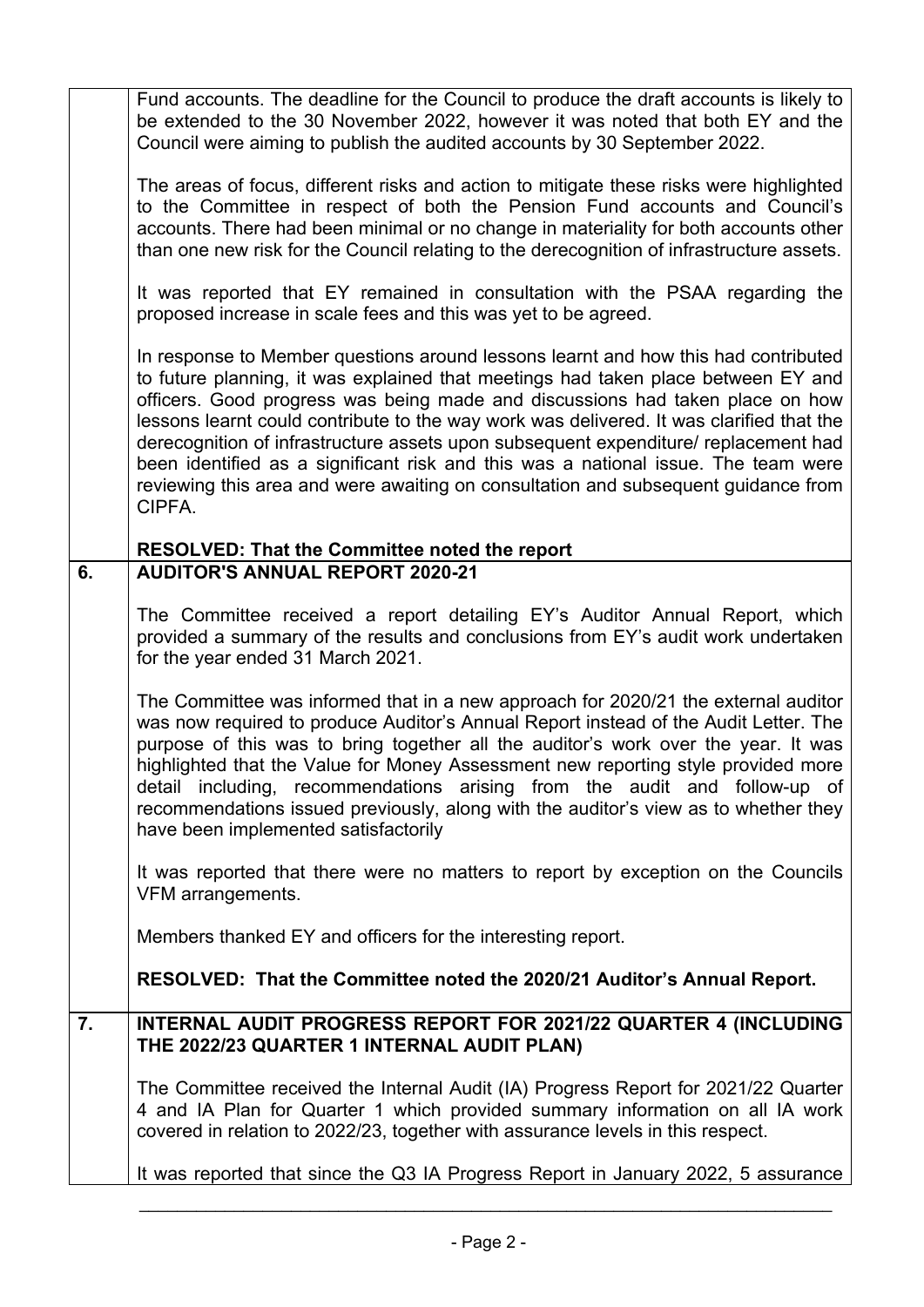|    | reviews, 4 consultancy reviews and 1 grant claim had concluded, and 3 assurance<br>reviews were at draft report/memo stage. In addition, 7 assurance reviews and 2<br>consultancy reviews were at advanced testing stage and 5 assurance reviews were<br>at testing stage. The Committee also heard about the assurance reviews that had<br>received limited assurance opinions. Audit reviews of the ICT Service Desk and<br>Homes to Assess had also finalised in this quarter. |
|----|-----------------------------------------------------------------------------------------------------------------------------------------------------------------------------------------------------------------------------------------------------------------------------------------------------------------------------------------------------------------------------------------------------------------------------------------------------------------------------------|
|    | Members were provided with an update on overdue and<br>pending<br><b>IA</b><br>recommendations. It was confirmed that out of a total of 95 outstanding<br>recommendations, updates had been provided by risks owners for 77/95 items or<br>81%. IA would now work through the status updates provided, look to seek relevant<br>evidence, and provide further updates to both CMT and the Audit Committee.                                                                        |
|    | In terms of disparity between the status of recommendations in different services<br>areas, it was explained that this was due to a number of factors such as updates still<br>being provided.                                                                                                                                                                                                                                                                                    |
|    | Members raised concerns around the staffing challenges in the team and questioned<br>what the long-term plans would include. It was explained that in the short term there<br>was an intention to use a mixed model to include both permanent staff which was<br>supplemented by external support. A decision for the longer term is still to be taken.<br>Handovers were provided to leaving staff and work was being done to try to make the<br>process as smooth as possible.  |
|    | The Committee thanked officers for their work and gave a special thanks to the<br>Deputy Director of Exchequer Services and Business Assurance and the Internal<br>Audit Manager who were due to leave the Council.                                                                                                                                                                                                                                                               |
|    | <b>RESOLVED:</b>                                                                                                                                                                                                                                                                                                                                                                                                                                                                  |
|    | 1. That the Audit Committee noted the IA Progress Report for 2021/22<br>Quarter 4 and approval be given to the Quarter 1 Internal Audit Plan.<br>2. That the Committee noted the coverage, performance and results of<br>Business Assurance Internal Audit activity within this quarter.                                                                                                                                                                                          |
| 8. | DRAFT ANNUAL INTERNAL AUDIT PLAN FOR 2022/23                                                                                                                                                                                                                                                                                                                                                                                                                                      |
|    | The Committee considered the planned Internal Audit (IA) approach and activity type<br>for the forthcoming financial year that sought to:                                                                                                                                                                                                                                                                                                                                         |
|    | provide all Business Assurance IA key stakeholders with independent<br>$\bullet$<br>assurance that the risks within the Council's fundamental systems and<br>processes were being effectively managed;<br>allow the Council to demonstrate its compliance with the relevant legislation<br>$\bullet$<br>and applicable professional standards;<br>demonstrate the Council's commitment to good governance and compliance                                                          |
|    | with the UK Public Sector IA Standards (PSIAS); and<br>set out that Business Assurance IA resources were being properly utilised.                                                                                                                                                                                                                                                                                                                                                 |
|    | It was highlighted that after deducting an appropriate amount of allocated time for IA<br>planning, reporting staff, training, the calculated total available IA chargeable time for                                                                                                                                                                                                                                                                                              |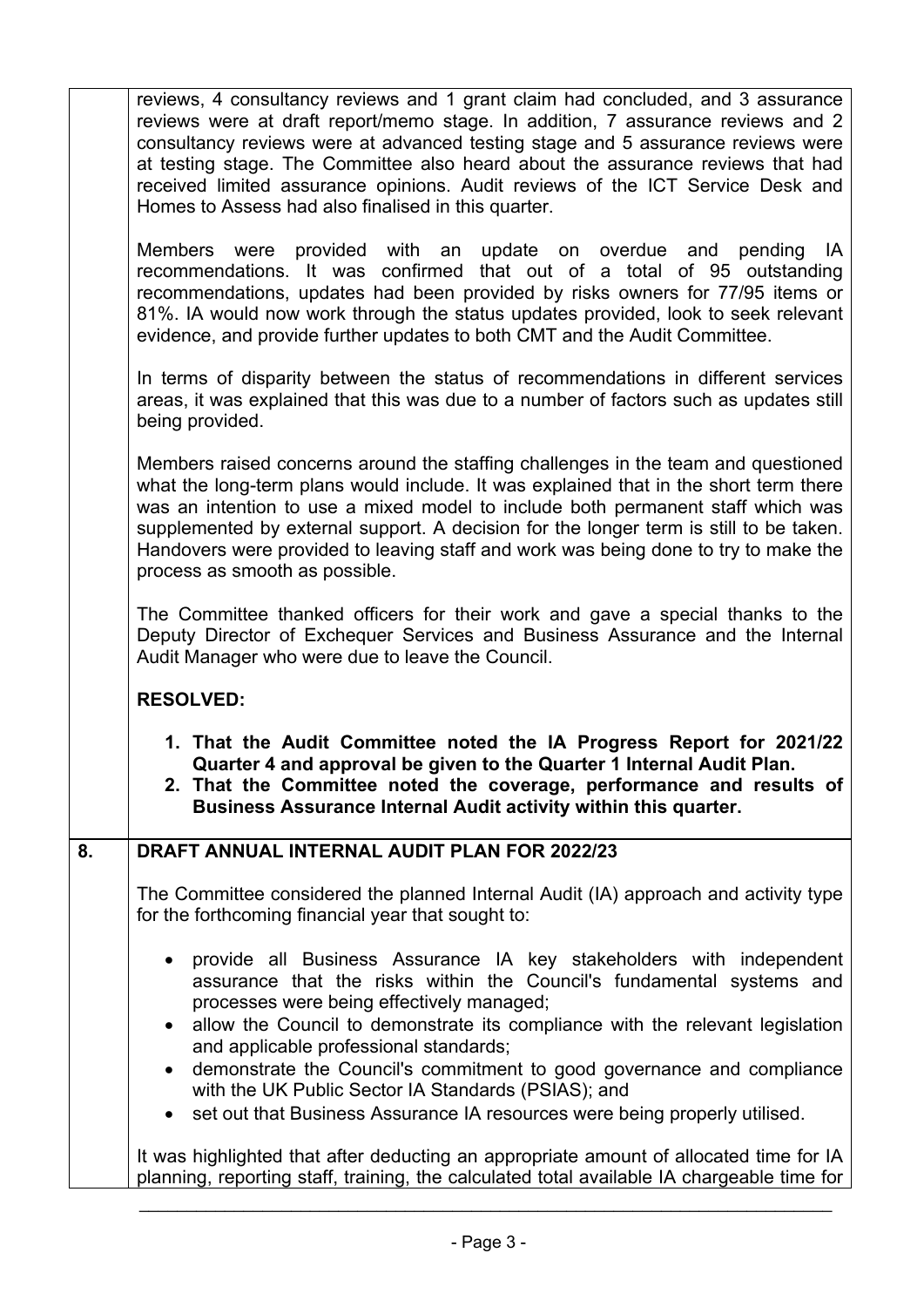| 2022/23 at Hillingdon was 1100 IA days which was consistent with 2021/22 IA Plan.                                                                                                                                                                                                                                                                                                                                                                                                                                                                                                                                                                                                                                                                                           |  |
|-----------------------------------------------------------------------------------------------------------------------------------------------------------------------------------------------------------------------------------------------------------------------------------------------------------------------------------------------------------------------------------------------------------------------------------------------------------------------------------------------------------------------------------------------------------------------------------------------------------------------------------------------------------------------------------------------------------------------------------------------------------------------------|--|
| In response to Member questions regarding the checking of IT systems, it was<br>explained that IA would be investigating systems of IT security. The Committee was<br>reassured that although the IT Internal auditor would be leaving the Council, external<br>providers had IT audit professionals that could be used.                                                                                                                                                                                                                                                                                                                                                                                                                                                    |  |
| During Member questions, it was confirmed that available IA resources with the<br>addition of external support would fulfil the PSIAS requirements in terms of the<br>combination of professionally qualified and appropriately experienced staff.                                                                                                                                                                                                                                                                                                                                                                                                                                                                                                                          |  |
| It was reiterated that the primary purpose of the IA Plan was to ensure that the key<br>risks facing the Council were given sufficient IA attention.                                                                                                                                                                                                                                                                                                                                                                                                                                                                                                                                                                                                                        |  |
| RESOLVED: That the Audit Committee noted the draft Annual Internal Audit<br>Plan for 2022/23 and approved it.                                                                                                                                                                                                                                                                                                                                                                                                                                                                                                                                                                                                                                                               |  |
| 9.<br>2021/22 QUARTER 4 COUNTER FRAUD PROGRESS REPORT                                                                                                                                                                                                                                                                                                                                                                                                                                                                                                                                                                                                                                                                                                                       |  |
| The Committee received a report detailing the work undertaken by the Business<br>Assurance Counter Fraud Team (BACFT) in relation to 2021/22 Quarter 4 and<br>assurances in this respect.                                                                                                                                                                                                                                                                                                                                                                                                                                                                                                                                                                                   |  |
| It was reported that the BACFT had identified a total of £576k in loss prevention<br>savings. Tenancy fraud continued to be a focus with 8 properties recovered for non-<br>occupation or sublet. In this financial year 42 properties had been successfully<br>returned. The efficient use of internally held and externally available open source data<br>had enabled the BACFT to identify £154k in previously uncollected business rates in<br>Q4. It was highlighted that the BACFT had continued to improve the results achieved<br>within Social Care and recorded their most successful quarter to date. A total of<br>c£111k of savings had been identified across multiple service areas including DFG,<br>Section 17, Financial Assessments and Direct payments. |  |
| During Member questions, it was noted that the priority was to sustain performance<br>and that the Onsite Immigration Official had been unavailable for the majority of Q4<br>due to a prolonged period of sickness. A backlog of referrals was being worked on<br>and any positive outcomes would be reported to the Committee at the next meeting.                                                                                                                                                                                                                                                                                                                                                                                                                        |  |
| The Committee commended the team for their excellent work and tremendous<br>results.                                                                                                                                                                                                                                                                                                                                                                                                                                                                                                                                                                                                                                                                                        |  |
| RESOLVED: That the Audit Committee noted the Counter Fraud Progress<br>Report for 2021/22 Quarter 4.                                                                                                                                                                                                                                                                                                                                                                                                                                                                                                                                                                                                                                                                        |  |
| 10.<br><b>COUNTER FRAUD ANNUAL OPERATIONAL PLAN FOR 2022/23</b>                                                                                                                                                                                                                                                                                                                                                                                                                                                                                                                                                                                                                                                                                                             |  |
| The report presented to Members the draft Counter Fraud approach for 2022/23,<br>which set out the planned approach and activity type for the forthcoming year. The<br>purpose of the plan outlined the Council's approach to tackle both the internal and<br>external risks of fraud through counter fraud activity. The plan sought to:                                                                                                                                                                                                                                                                                                                                                                                                                                   |  |